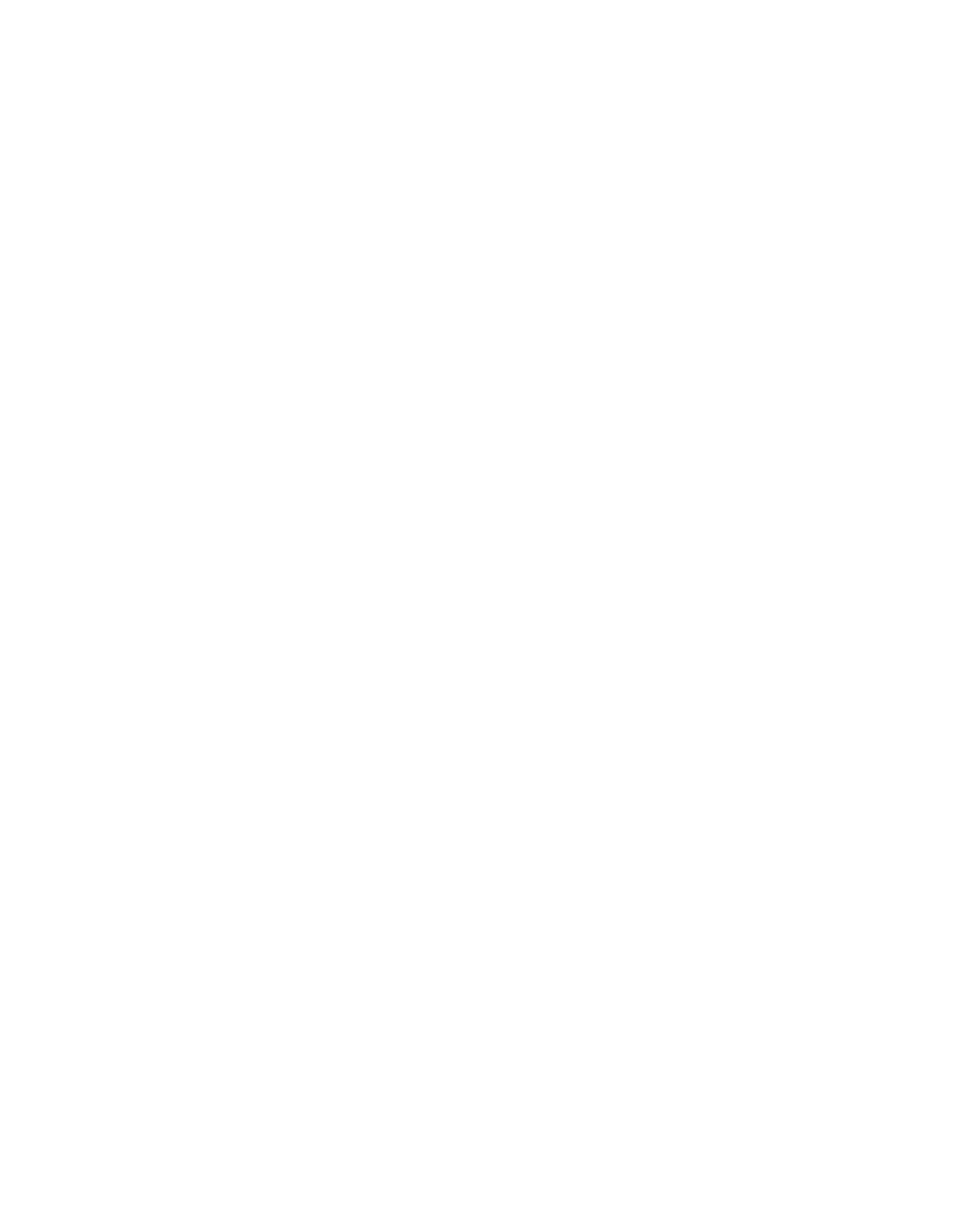## **Directions**

- ! **Use a #2 pencil only.**
- ! **Make dark marks.**
- Fill in a response like this: A **B**  $\bullet$  **D**.
- ! **If you change your answer, erase your old answer completely.**
- 1. How old are you?
	- A. 10 years old or younger
	- B. 11 years old
	- C. 12 years old
	- D. 13 years old
	- E. 14 years old
	- F. 15 years old
	- G. 16 years old or older
- 2. What is your sex?
	- A. Female
	- B. Male
- 3. In what grade are you?
	- A. 6th grade
	- B. 7th grade
	- C. 8th grade
	- D. Ungraded or other grade
- 4. Are you Hispanic or Latino?
	- A. Yes
	- B. No
- 5. What is your race? **(Select one or more responses.)**
	- A. American Indian or Alaska Native
	- B. Black or African American
	- C. Filipino
	- D. Japanese
	- E. Native Hawaiian/Part Hawaiian
	- F. Other Asian
	- G. Other Pacific Islander
	- H. White
- 6. Which one of these groups **best** describes you? (Select only **one** response.)
	- A. Hispanic or Latino
	- B. Native Hawaiian
	- C. Filipino
	- D. Japanese
	- E. White
	- F. Other Pacific Islander
	- G. Some other race or ethnicity
	- H. I do not describe myself as only one race or ethnicity
- 7. During the past 12 months, how would you describe your grades in school?
	- A. Mostly A's
	- B. Mostly B's
	- C. Mostly C's
	- D. Mostly D's
	- E. Mostly F's
	- F. None of these grades
	- G. Not sure

## **The next 4 questions ask about safety.**

- 8. **When you ride a bicycle,** how often do you wear a helmet?
	- A. I do not ride a bicycle
	- B. Never wear a helmet
	- C. Rarely wear a helmet
	- D. Sometimes wear a helmet
	- E. Most of the time wear a helmet
	- F. Always wear a helmet
- 9. **When you rollerblade or ride a skateboard**, how often do you wear a
	- helmet? A. I do not rollerblade or ride a skateboard
	- B. Never wear a helmet
	- C. Rarely wear a helmet
	- D. Sometimes wear a helmet
	- E. Most of the time wear a helmet
	- F. Always wear a helmet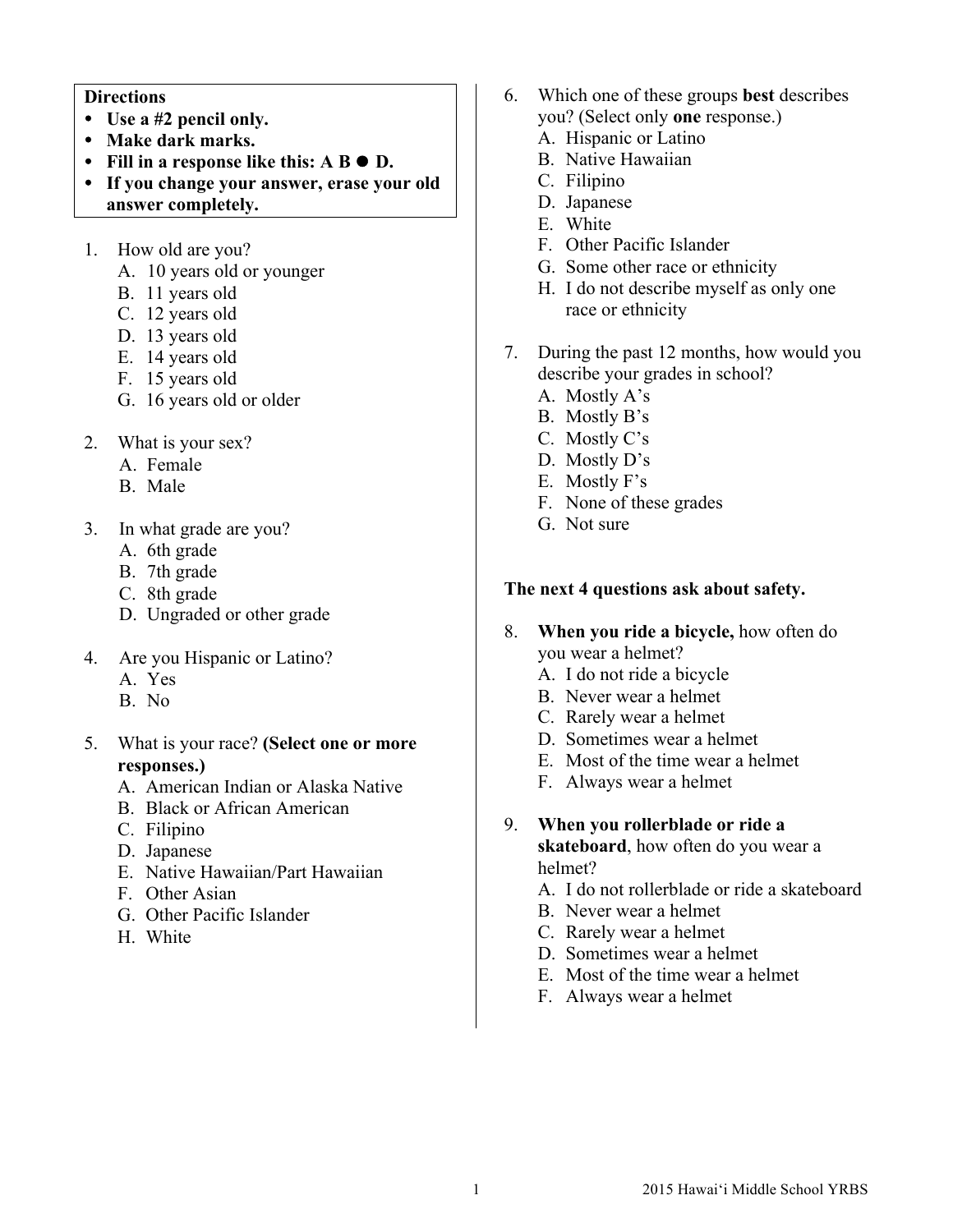- 10. Have you ever ridden in a car driven by someone who had been drinking alcohol?
	- A. Yes
	- B. No
	- C. Not sure
- 11. Have you ever ridden in a car driven by someone who had been high on marijuana or other illegal drugs?
	- A. Yes
	- B. No
	- C. Not sure

### **The next 10 questions ask about violencerelated behaviors.**

- 12. During the past 12 months, did you carry **a weapon** such as a gun, knife, or club? A. Yes
	- B. No
- 13. During the past 12 months, did you carry **a weapon** such as a gun, knife, or club **on school property**?
	- A. Yes
	- B. No
- 14. During the past 12 months, did you ever **not** go to school because you felt you would be unsafe at school or on your way to or from school?
	- A. Yes
	- B. No
- 15. During the past 12 months, did someone ever threaten or injure you with a weapon such as a gun, knife, or club **on school property**?
	- A. Yes
	- B. No
- 16. During the past 12 months, have you been in a physical fight?
	- A. Yes
	- B. No
- 17. During the past 12 months, were you in a physical fight in which you were hurt and had to be treated by a doctor or nurse? A. Yes B. No
- 18. Have you ever been physically forced to have sexual intercourse when you did not want to?
	- A. Yes
	- B. No
- 19. During the past 12 months, did someone you were dating or going out with physically hurt you on purpose? (Count such things as being hit, slammed into something, or injured with an object or weapon.)
	- A. I did not date or go out with anyone during the past 12 months
	- B. Yes
	- C. No
- 20. During the past 12 months, did someone you were dating or going out with force you to do sexual things that you did not want to do? (Count such things as kissing, touching, or being physically forced to have sexual intercourse.)
	- A. I did not date or go out with anyone during the past 12 months
	- B. Yes
	- C. No
- 21. During the past 12 months, did someone you were dating or going out with purposely try to control you or emotionally hurt you? (Count such things as being told who you could and could not spend time with, being humiliated in front of others, or being threatened if you did not do what they wanted.)
	- A. I did not date or go out with anyone during the past 12 months
	- B. Yes
	- C. No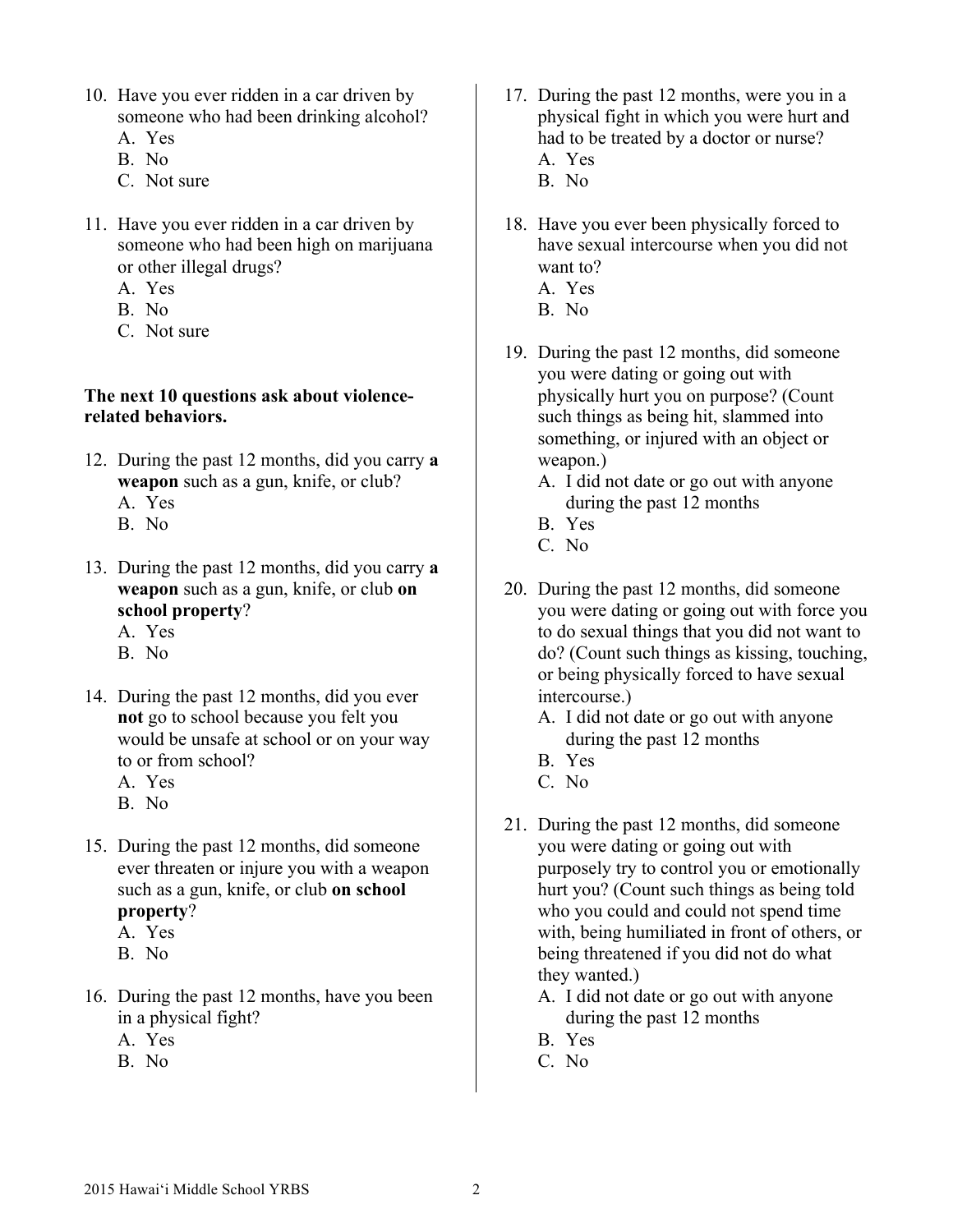**The next 4 questions ask about bullying. Bullying is when 1 or more students tease, threaten, spread rumors about, hit, shove, or hurt another student over and over again. It is not bullying when 2 students of about the same strength or power argue or fight or tease each other in a friendly way.**

- 22. Have you ever been bullied **on school property**?
	- A. Yes
	- B. No
- 23. Have you ever been **electronically** bullied? (Count being bullied through e-mail, chat rooms, instant messaging, websites, or texting.)
	- A. Yes
	- B. No
- 24. Have you ever **electronically** bullied someone? (Count bullying through e-mail, chat rooms, instant messaging, websites, online gaming, or texting.) A. Yes
	-
	- B. No
- 25. Do you agree or disagree that harassment and bullying by other students is a problem at your school?
	- A. Strongly agree
	- B. Agree
	- C. Not sure
	- D. Disagree
	- E. Strongly disagree

# **The next question asks about hurting yourself on purpose.**

- 26. Have you ever done something to purposely hurt yourself without wanting to die, such as cutting or burning yourself on purpose? A. Yes
	- B. No

**The next 5 questions ask about attempted suicide. Sometimes people feel so depressed about the future that they may consider attempting suicide or killing themselves.**

- 27. Have you ever felt so sad or hopeless almost every day **for two weeks or more in a row** that you stopped doing some usual activities? A. Yes
	- B. No
- 28. Have you ever **seriously** thought about killing yourself? A. Yes B. No
- 29. Have you ever made a **plan** about how you would kill yourself? A. Yes
	- B. No
- 30. Have you ever **tried** to kill yourself? A. Yes B. No
- 31. **If you tried to kill yourself** did any attempt result in an injury, poisoning, or overdose that had to be treated by a doctor or nurse?
	- A. I did not try to kill myself
	- B. Yes
	- C. No

# **The next 3 questions ask about tobacco use.**

- 32. Have you ever tried cigarette smoking, even one or two puffs?
	- A. Yes
	- B. No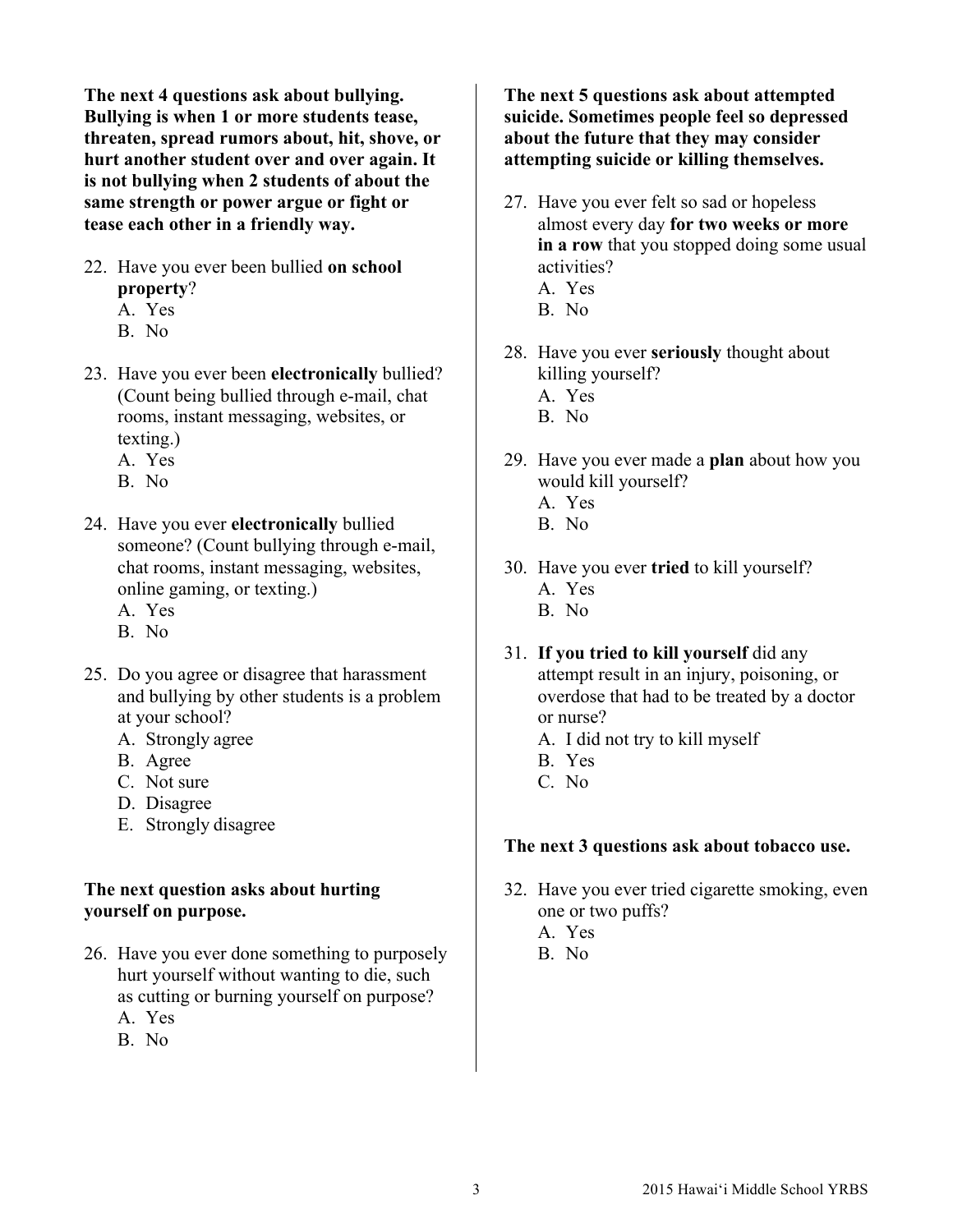- 33. How old were you when you smoked a whole cigarette for the first time?
	- A. I have never smoked a whole cigarette
	- B. 8 years old or younger
	- C. 9 years old
	- D. 10 years old
	- E. 11 years old
	- F. 12 years old
	- G. 13 years old or older
- 34. During the past 30 days, on how many days did you smoke cigarettes?
	- A. 0 days
	- B. 1 or 2 days
	- C. 3 to 5 days
	- D. 6 to 9 days
	- E. 10 to 19 days
	- F. 20 to 29 days
	- G. All 30 days

**The next 2 questions ask about electronic vapor products, such as blu, NJOY, or Starbuzz. Electronic vapor products include e-cigarettes, e-cigars, e-pipes, vape pipes, vaping pens, e-hookahs, and hookah pens.**

- 35. Have you ever used an electronic vapor product?
	- A. Yes
	- B. No
- 36. During the past 30 days, on how many days did you use an electronic vapor product?
	- A. 0 days
	- B. 1 or 2 days
	- C. 3 to 5 days
	- D. 6 to 9 days
	- E. 10 to 19 days
	- F. 20 to 29 days
	- G. All 30 days

**The next 7 questions ask about drinking alcohol. This includes drinking beer, wine, wine coolers, and liquor such as rum, gin, vodka, or whiskey. For these questions, drinking alcohol does not include drinking a few sips of wine for religious purposes.**

- 37. Have you ever had a drink of alcohol, other than a few sips?
	- A. Yes
	- B. No
- 38. How old were you when you had your first drink of alcohol other than a few sips?
	- A. I have never had a drink of alcohol other than a few sips
	- B. 8 years old or younger
	- C. 9 years old
	- D. 10 years old
	- E. 11 years old
	- F. 12 years old
	- G. 13 years old or older
- 39. During the past 30 days, did you have at least one drink of alcohol?
	- A. Yes
	- B. No
- 40. During the past 30 days, on how many days did you have 5 or more drinks of alcohol in a row, that is, within a couple of hours? A. 0 days
	- B. 1 day
	- C. 2 days
	- D. 3 to 5 days
	- E. 6 to 9 days
	- F. 10 to 19 days
	- G. 20 or more days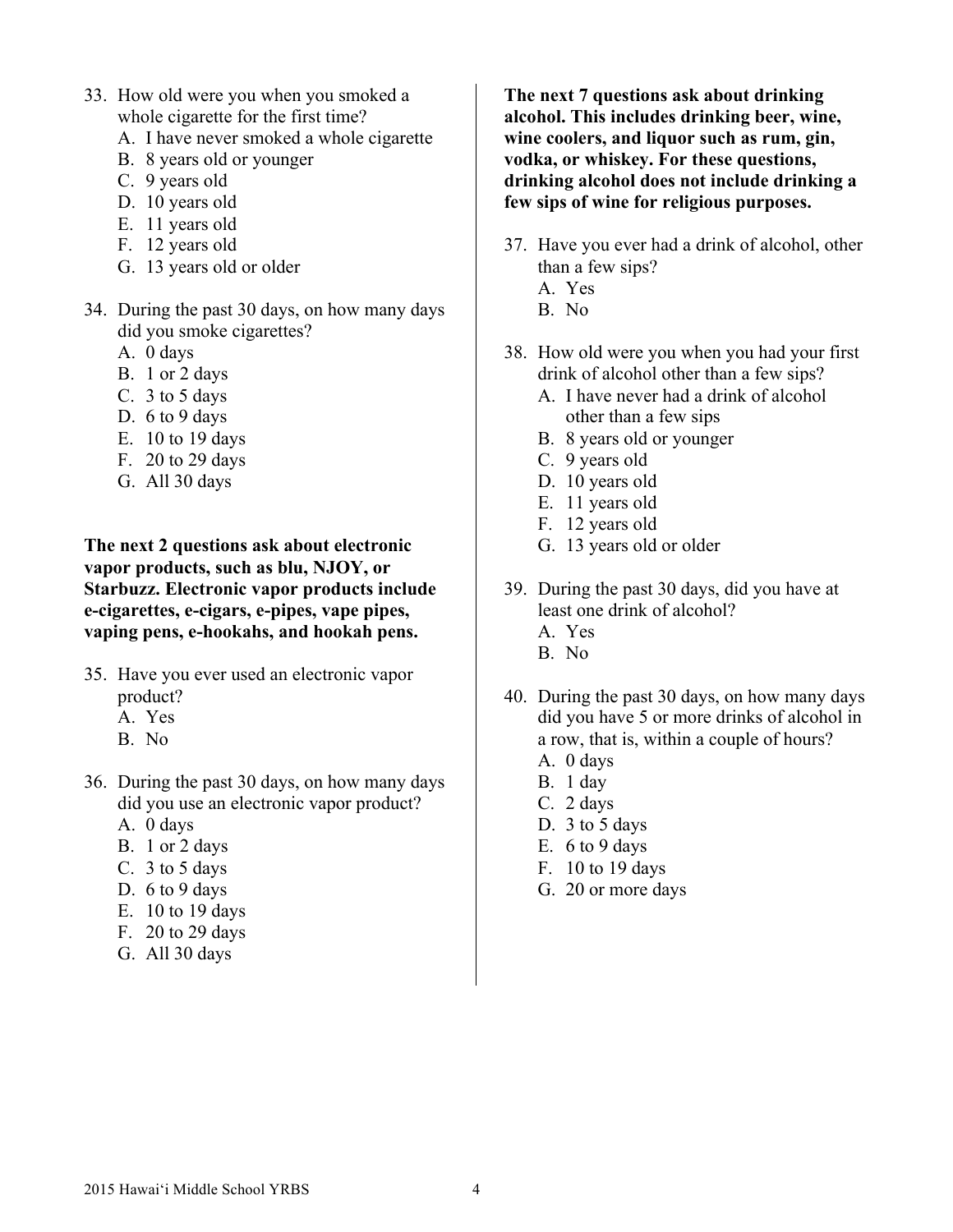- 41. During the past 30 days, what is the largest number of alcoholic drinks you had in a row, that is, within a couple of hours?
	- A. I did not drink alcohol during the past 30 days
	- B. 1 or 2 drinks
	- C. 3 drinks
	- D. 4 drinks
	- E. 5 drinks
	- F. 6 or 7 drinks
	- G. 8 or 9 drinks
	- H. 10 or more drinks
- 42. During the past 12 months, how many of your 4 best friends have tried beer, wine, or hard liquor (such as rum, gin, vodka, or whiskey) when their parents did not know about it?
	- $A \quad 0$
	- B. 1
	- C. 2
	- D. 3
	- E. 4
	- F. Not sure
- 43. How wrong do your parents feel it would be for you to drink beer, wine, or hard liquor (such as rum, gin, vodka, or whiskey) regularly?
	- A. Very wrong
	- B. Wrong
	- C. A little bit wrong
	- D. Not at all wrong
	- E. Not sure

## **The next 3 questions ask about marijuana use. Marijuana also is called grass, pot, or pakalōlō.**

- 44. Have you ever used marijuana?
	- A. Yes
	- B. No
- 45. How old were you when you tried marijuana for the first time?
	- A. I have never tried marijuana
	- B. 8 years old or younger
	- C. 9 years old
	- D. 10 years old
	- E. 11 years old
	- F. 12 years old
	- G. 13 years old or older
- 46. During the past 30 days, how many times did you use marijuana?
	- A. 0 times
	- B. 1 or 2 times
	- C. 3 to 9 times
	- D. 10 to 19 times
	- E. 20 to 39 times
	- F. 40 or more times

# **The next 7 questions ask about other drugs.**

- 47. Have you ever used **any** form of cocaine, including powder, crack, or freebase? A. Yes
	- B. No
- 48. Have you ever sniffed glue, breathed the contents of spray cans, or inhaled any paints or sprays to get high?
	- A. Yes
	- B. No
- 49. Have you ever used **methamphetamines** (also called speed, crystal, crank, or ice)? A. Yes
	- B. No
- 50. Have you ever used **ecstasy** (also called MDMA)?
	- A. Yes
	- B. No
- 51. Have you ever taken a **prescription drug** (such as OxyContin, Percocet, Vicodin, codeine, Adderall, Ritalin, or Xanax) without a doctor's prescription? A. Yes B. No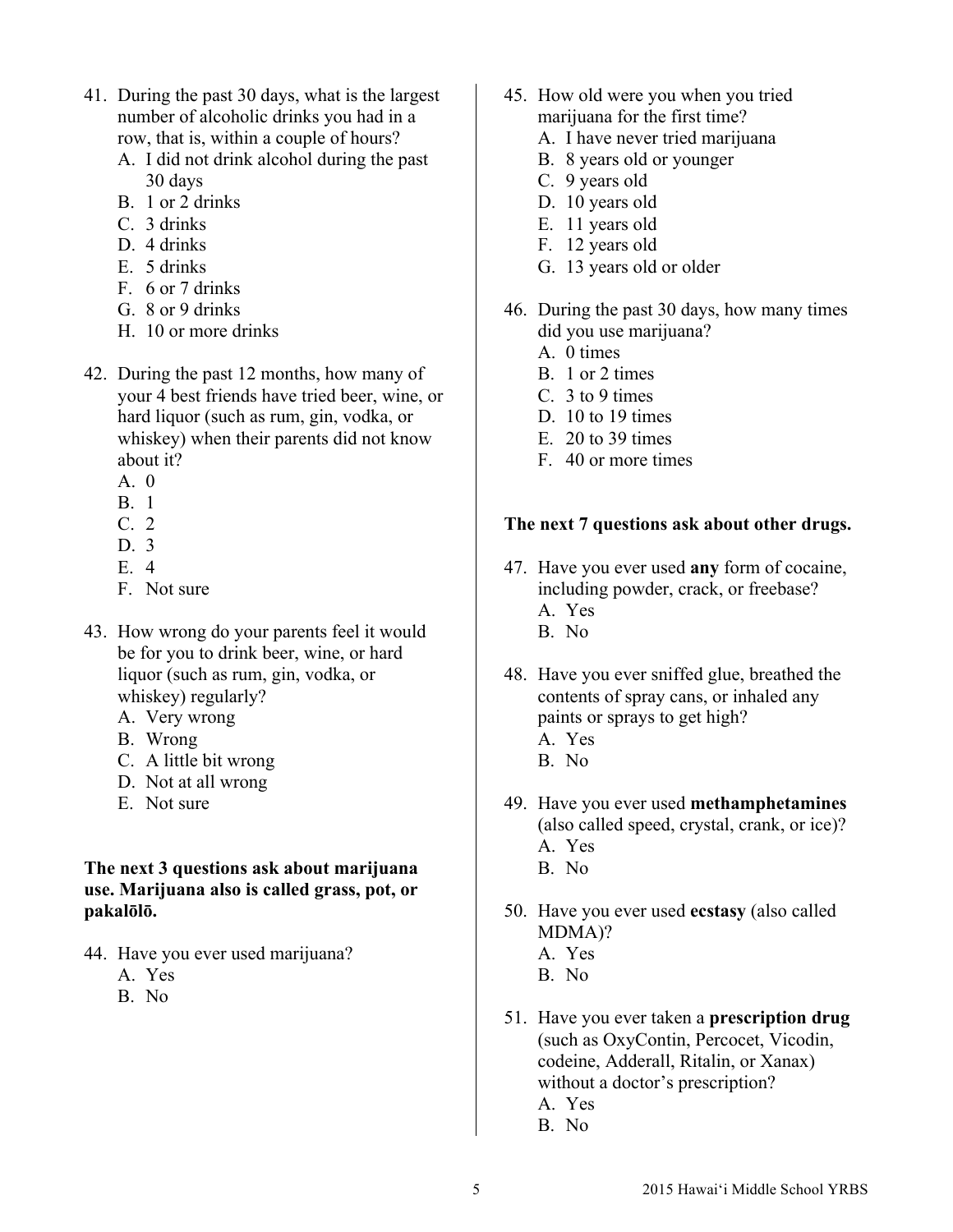- 52. During the past 12 months, has anyone offered, sold, or given you an illegal drug **on school property**?
	- A. Yes
	- B. No
- 53. During the past 12 months, have you ever attended school under the influence of alcohol, marijuana, or other drugs?
	- A. Yes
	- B. No

## **The next 5 questions ask about alcohol and drugs.**

- 54. Do you ever use alcohol or drugs to relax, feel better about yourself, or fit in?
	- A. Yes
	- B. No
- 55. Do you ever use alcohol or drugs while you are alone?
	- A. Yes
	- B. No
- 56. Do you ever forget things you did while using alcohol or drugs?
	- A. Yes
	- B. No
- 57. Do your family or friends ever tell you that you should cut down on your drinking or drug use?
	- A. Yes
	- B. No
- 58. Have you ever gotten into trouble while you were using alcohol or drugs?
	- A. Yes
	- B. No

# **The next 4 questions ask about sexual intercourse.**

- 59. Have you ever had sexual intercourse? A. Yes
	- B. No
- 60. How old were you when you had sexual intercourse for the first time?
	- A. I have never had sexual intercourse
	- B. 8 years old or younger
	- C. 9 years old
	- D. 10 years old
	- E. 11 years old
	- F. 12 years old
	- G. 13 years old or older
- 61. With how many people have you ever had sexual intercourse?
	- A. I have never had sexual intercourse
	- B. 1 person
	- C. 2 people
	- D. 3 people
	- E. 4 people
	- F. 5 people
	- G. 6 or more people
- 62. The **last time** you had sexual intercourse, did you or your partner use a condom?
	- A. I have never had sexual intercourse
	- B. Yes
	- C. No

# **The next 2 questions ask about body weight.**

- 63. How do **you** describe your weight?
	- A. Very underweight
	- B. Slightly underweight
	- C. About the right weight
	- D. Slightly overweight
	- E. Very overweight
- 64. Which of the following are you trying to do about your weight?
	- A. **Lose** weight
	- B. **Gain** weight
	- C. **Stay** the same weight
	- D. I am **not trying to do anything** about my weight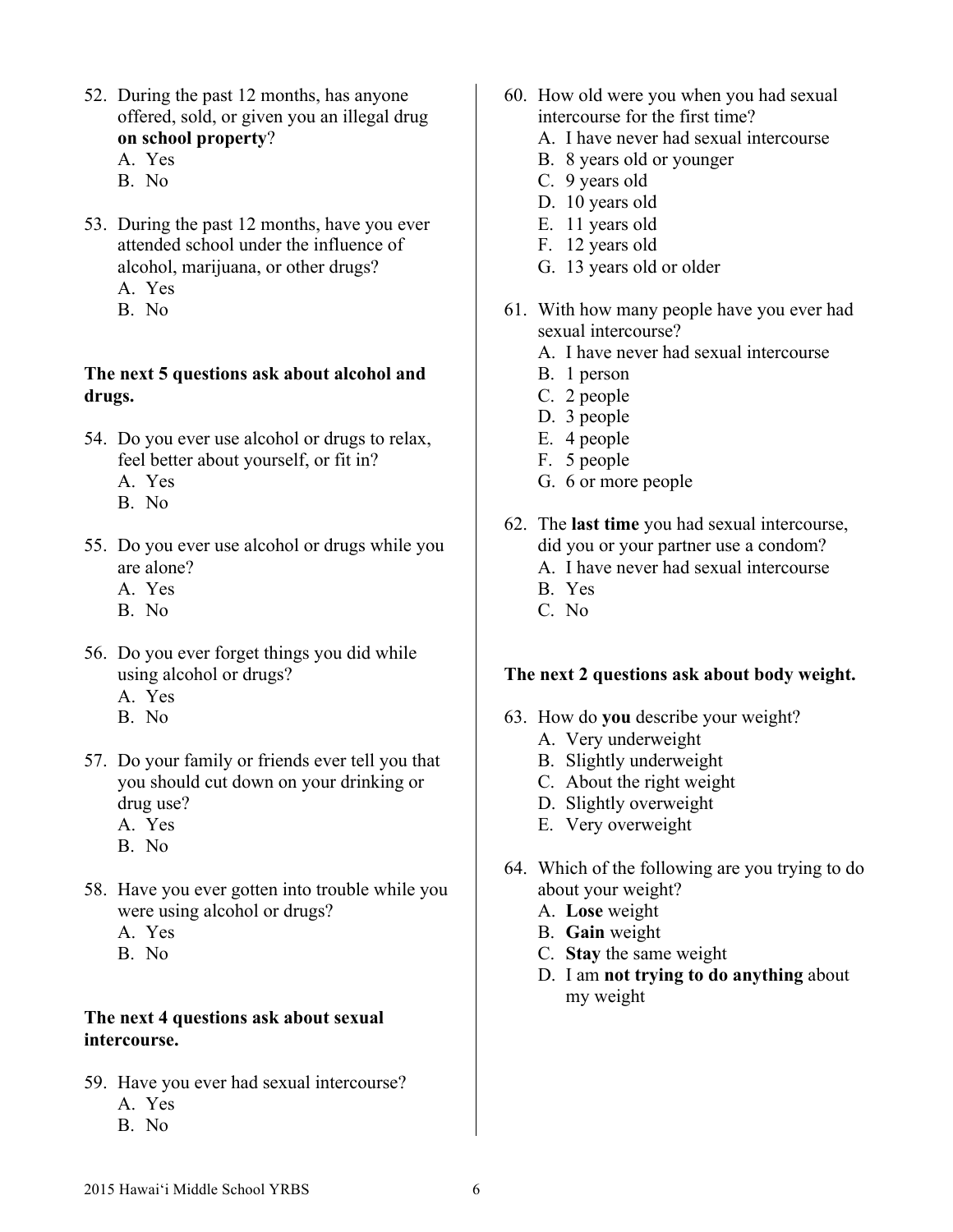## **The next 3 questions ask about eating.**

- 65. During the past 7 days, on how many days did you eat **breakfast**?
	- A. 0 days
	- B. 1 day
	- C. 2 days
	- D. 3 days
	- E. 4 days
	- F. 5 days
	- G. 6 days
	- H. 7 days
- 66. During the past 30 days, how often did you go hungry because there was not enough food in your home?
	- A. Never
	- B. Rarely
	- C. Sometimes
	- D. Most of the time
	- E. Always
- 67. Are there any foods that you have to avoid because eating the food could cause an allergic reaction, like skin rashes, swelling, itching, vomiting, coughing, or trouble breathing?
	- A. Yes
	- B. No
	- C. Not sure

## **The next 7 questions ask about physical activity.**

- 68. During the past 7 days, on how many days were you physically active for a total of **at least 60 minutes per day**? (Add up all the time you spent in any kind of physical activity that increased your heart rate and made you breathe hard some of the time.)
	- A. 0 days
	- B. 1 day
	- C. 2 days
	- D. 3 days
	- E. 4 days
	- F. 5 days
	- G. 6 days
	- H. 7 days
- 69. During the past 7 days, on how many days did you do exercises to **strengthen or tone your muscles**, such as push-ups, sit-ups, or weight lifting?
	- A. 0 days
	- B. 1 day
	- C. 2 days
	- D. 3 days
	- E. 4 days
	- F. 5 days
	- G. 6 days
	- H. 7 days
- 70. On an average school day, how many hours do you watch TV?
	- A. I do not watch TV on an average school day
	- B. Less than 1 hour per day
	- C. 1 hour per day
	- D. 2 hours per day
	- E. 3 hours per day
	- F. 4 hours per day
	- G. 5 or more hours per day
- 71. On an average school day, how many hours do you play video or computer games or use a computer for something that is not school work? (Count time spent on things such as Xbox, PlayStation, an iPod, an iPad or other tablet, a smartphone, YouTube, Facebook or other social networking tools, and the Internet.)
	- A. I do not play video or computer games or use a computer for something that is not school work
	- B. Less than 1 hour per day
	- C. 1 hour per day
	- D. 2 hours per day
	- E. 3 hours per day
	- F. 4 hours per day
	- G. 5 or more hours per day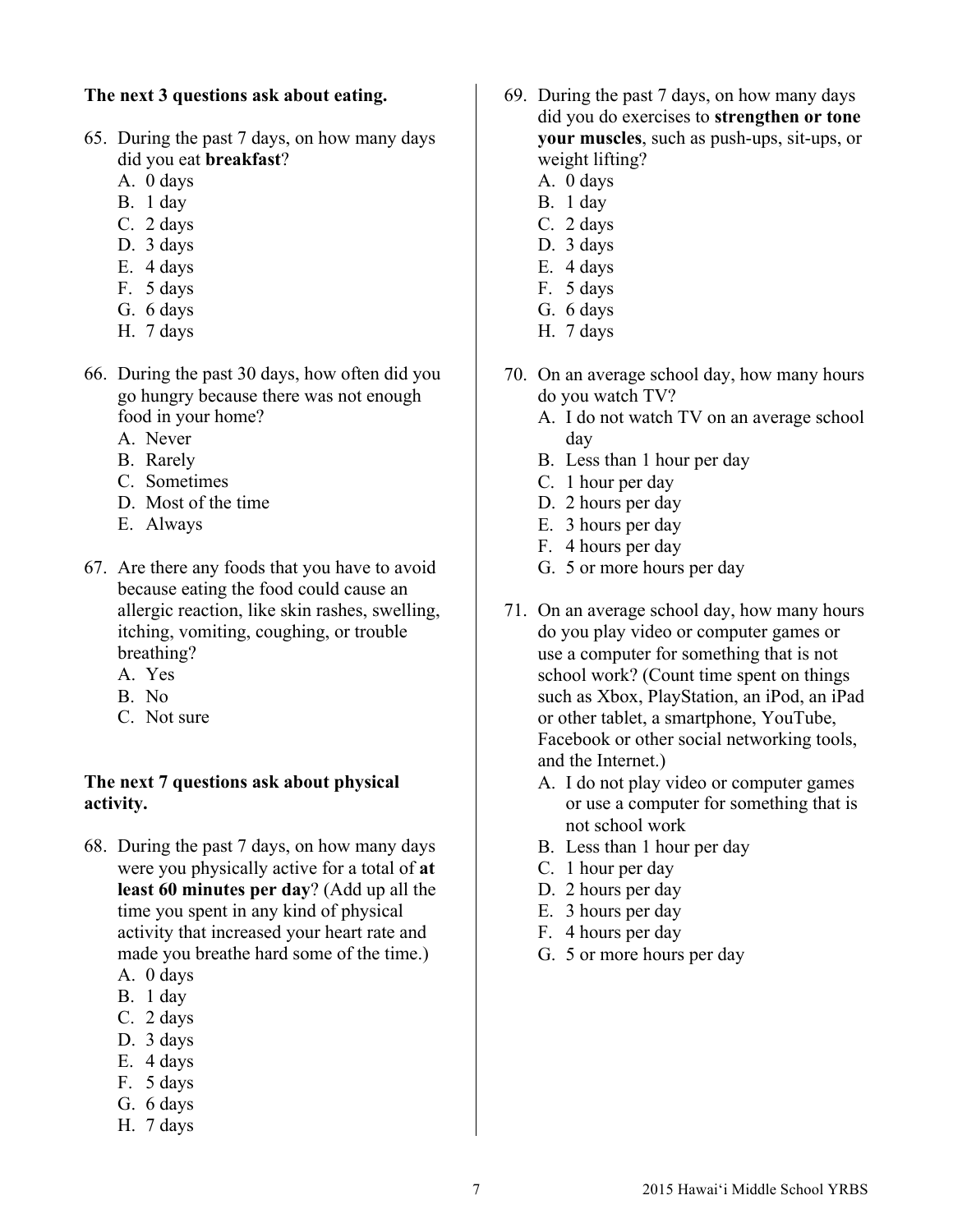- 72. In an average week when you are in school, on how many days do you go to physical education (PE) classes?
	- A. 0 days
	- B. 1 day
	- C. 2 days
	- D. 3 days
	- E. 4 days
	- F. 5 days
- 73. In an average week when you are in school, on how many days do you walk or ride your bike **to or from school** when weather allows you to do so?
	- A. 0 days
	- B. 1 day
	- C. 2 days
	- D. 3 days
	- E. 4 days
	- F. 5 days
- 74. During the past 12 months, on how many sports teams did you play? (Count any teams run by your school or community groups.)
	- A. 0 teams
	- B. 1 team
	- C. 2 teams
	- D<sub>3</sub> or more teams

## **The next 12 questions ask about other healthrelated topics.**

- 75. Have you ever been taught about AIDS or HIV infection in school?
	- A. Yes
	- B. No
	- C. Not sure
- 76. When was the last time you saw a doctor or nurse for a check-up or physical exam when you were not sick or injured?
	- A. During the past 12 months
	- B. Between 12 and 24 months ago
	- C. More than 24 months ago
	- D. Never
	- E. Not sure
- 77. Has a doctor or nurse ever told you that you have asthma?
	- A. Yes
	- B. No
	- C. Not sure
- 78. Do you still have asthma?
	- A. I have never had asthma
	- B. Yes
	- C. No
	- D. Not sure
- 79. When was the last time you saw a dentist for a check-up, exam, teeth cleaning, or other dental work?
	- A. During the past 12 months
	- B. Between 12 and 24 months ago
	- C. More than 24 months ago
	- D. Never
	- E. Not sure
- 80. During the past 12 months, did you have a toothache?
	- A. Yes
	- B. No
	- C. Not sure
- 81. On an average school night, how many hours of sleep do you get?
	- A. 4 or less hours
	- B. 5 hours
	- C. 6 hours
	- D. 7 hours
	- E. 8 hours
	- F. 9 hours
	- G. 10 or more hours
- 82. Is there at least one teacher or other adult in your school that you can talk to if you have a problem?
	- A. Yes
	- B. No
	- C. Not sure